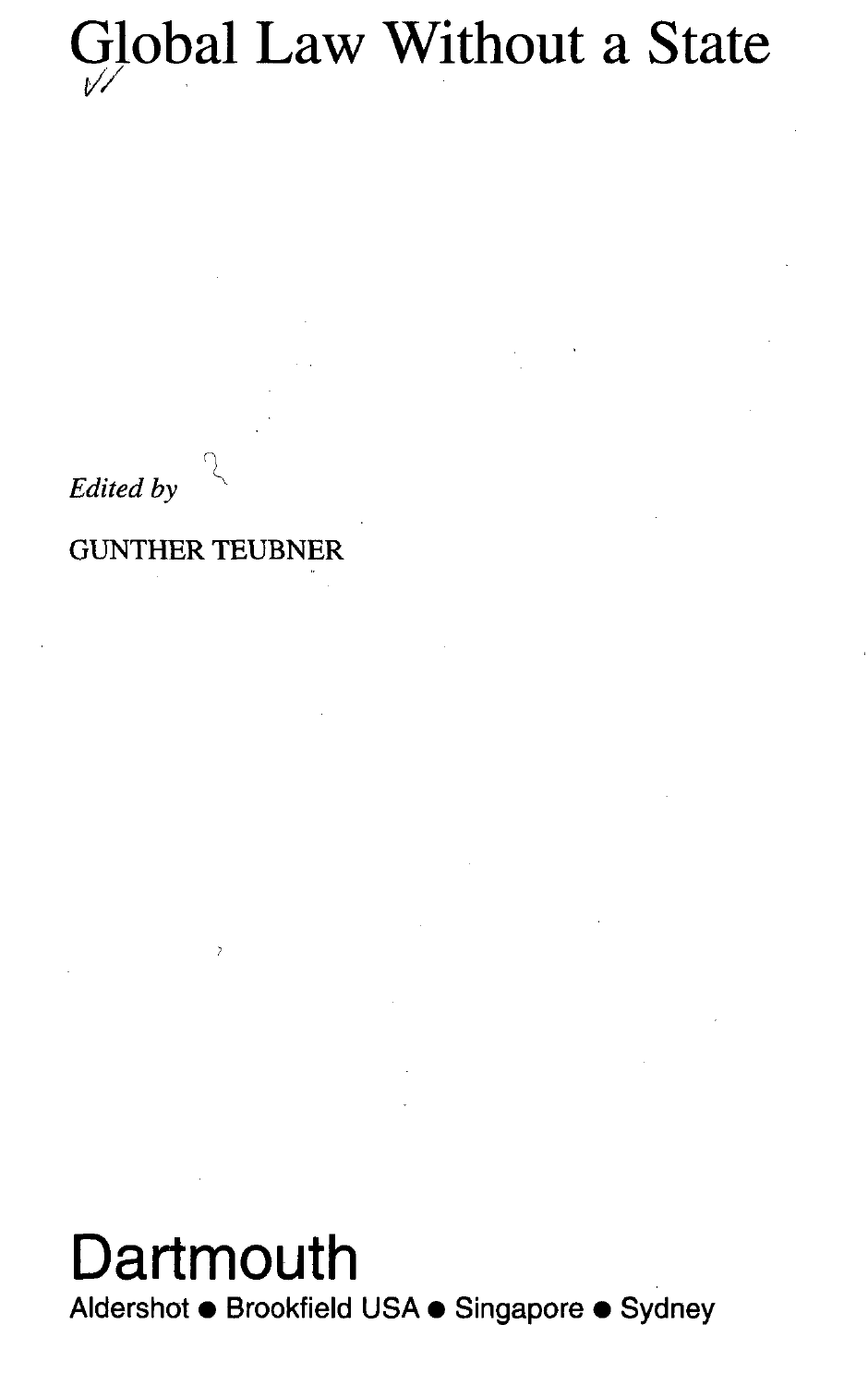## **Contents**

| List of Abbreviations |                                                                                                                                        | V11  |  |
|-----------------------|----------------------------------------------------------------------------------------------------------------------------------------|------|--|
|                       | <b>Notes on Contributors</b>                                                                                                           |      |  |
|                       | Foreword: Legal Regimes of Global Non-state Actors<br><b>Gunther Teubner</b>                                                           | xiii |  |
|                       |                                                                                                                                        |      |  |
|                       | A SELF-VALIDATING LEGAL DISCOURSE<br><b>PART I</b>                                                                                     |      |  |
| 1                     | 'Global Bukowina': Legal Pluralism in the World Society<br><b>Gunther Teubner</b>                                                      | 3    |  |
|                       | AREAS OF GLOBAL LAW WITHOUT A STATE<br><b>PART II</b>                                                                                  |      |  |
| $\overline{c}$        | Lex Mercatoria: A Self-applying System Beyond National Law?<br><b>Hans-Joachim Mertens</b>                                             | 31   |  |
| 3                     | Multinational Enterprises: The Constitution of a Pluralistic Legal<br>Order<br>Jean-Philippe Robé                                      | 45   |  |
| 4                     | 'Global Bukowina' Examined: Viewing the Multinational<br>Enterprise as a Transnational Law-making Community<br>Peter T. Muchlinski     | 79   |  |
| 5                     | Normative Bricolage: Informal Rule-making by Accountants<br>and Lawyers in Mega-insolvencies<br>John Flood and Eleni Skordaki          | 109  |  |
| 6                     | Globalizing Labour Law: Transnational Private Regulation<br>and Countervailing Actors in European Labour Law<br><b>Brian Bercusson</b> | 133  |  |